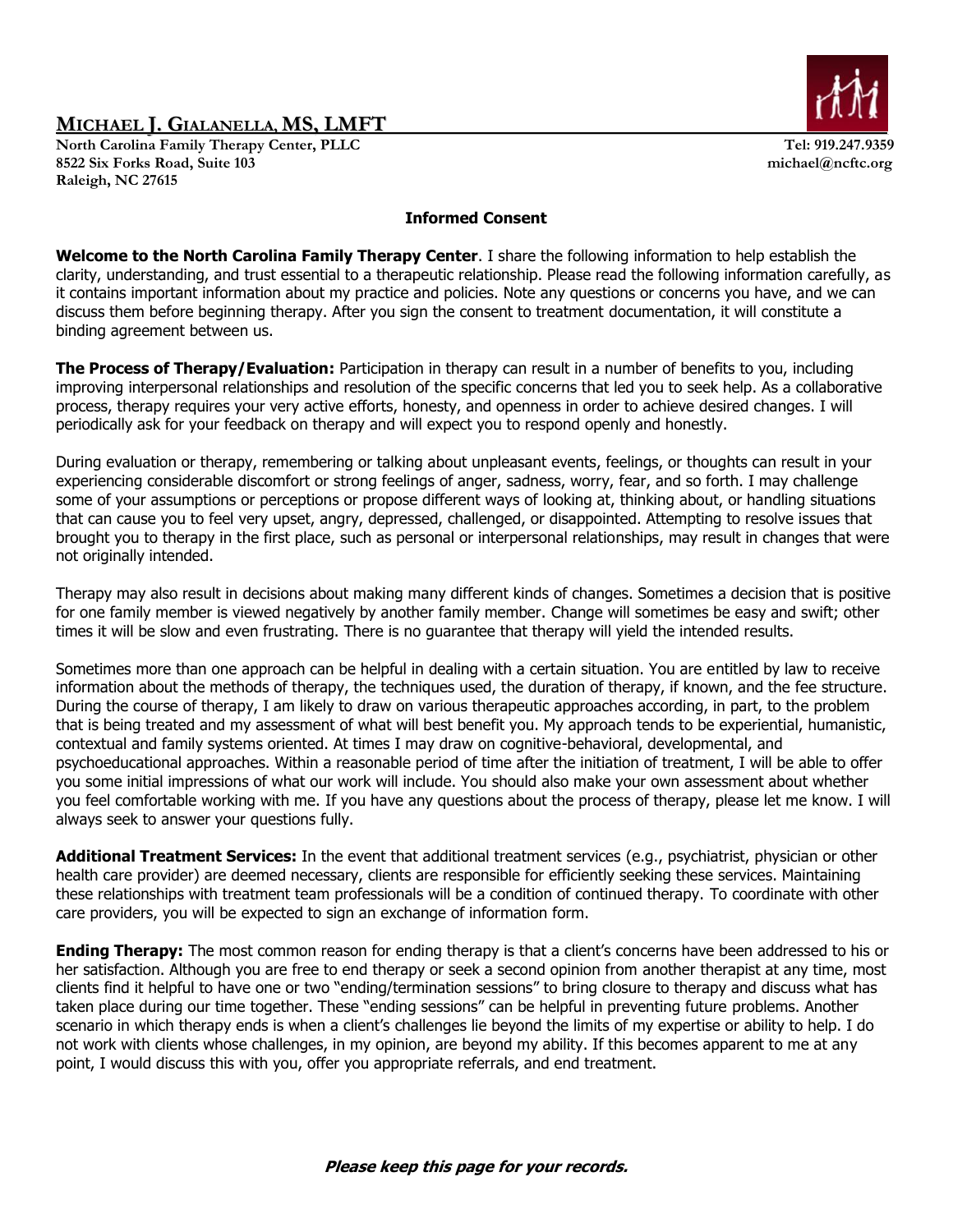North Carolina Family Therapy Center, PLLC Tel: 919.247.9359 **8522 Six Forks Road, Suite 103 michael@ncftc.org Raleigh, NC 27615** 



### **Office Policies**

Payment and Fees: You are expected to pay the standard fee of \$125 per 60-minute session or \$200 for a 90-minute session. Payment is expected upon completion of the session, unless other arrangements have been made. If longer sessions occur, the fee will be prorated. Fees for home visits or in your community will be billed at \$150 per hour. Additional time or services, including travel time, will be billed at \$125 per hour. Such additional services may include, but are not limited to: consultation with other professionals, preparation of reports or correspondence with other professionals or service providers and phone calls lasting over 25 minutes. Phone sessions will be indicated as such and are generally not reimbursed by insurance. Acceptable forms of payment are cash, check, or debit/credit card (including Visa, MasterCard, American Express, Discover, and any HSA Visa/MasterCard). If your debit/credit card is on file or you pay by check, those funds will be withdrawn from your account within 72 hours. If your check is deposited with insufficient funds, you will be charged the additional bank penalty fees. Please notify me if any problem arises during the course of therapy regarding your ability to make timely payments.

**Cancellation and Late Arrival:** Since your appointments involve the reservation of time specifically for you, and as this is the basis of my livelihood, a minimum of 24 hours notice is required for rescheduling or canceling an appointment. The full fee will be charged for sessions missed without such notice. Repeated cancellations may result in the termination of therapy. In the event that you will be late, please contact me as soon as possible. Upon your arrival, we will meet for the remaining amount of time and end as scheduled. You will be responsible for the fee of the full session.

**Overdue Payment:** If your account is more than 30 days overdue and suitable arrangements have not been agreed to, I have the option of using legal means to secure payment, including collection agencies or small claims court. (If such legal action is necessary, the costs of bringing that proceeding will be included in the claim.)

**Insurance:** Although I do not bill insurance companies directly, at your request I will provide you with a statement of services which you can then submit to your insurance company for reimbursement. Please be aware that submitting an invoice for reimbursement carries a certain amount of risk, as I cannot control how your information is used once submitted. Not all therapeutic issues are reimbursable; it is your responsibility to verify the specifics of your coverage.

**Communication between sessions:** I am available and encourage you to contact me in between sessions when appropriate. Because it is not possible to guarantee the confidentiality of email communications or text messages, please use discretion in deciding whether to communicate with me via those means. I cannot be held responsible for any information lost in transit or viewed by a third party. Email and text should be used for brief, general questions, including cancellations or rescheduling. Hence, emergencies, significant therapeutic issues, and/or sensitive personal information, should all be communicated to me over the telephone or in person. If such information needs to be shared or a brief exchange turns to an extended exchange, we will attempt to reschedule our next appointment earlier than initially planned.

If you need to contact me via phone/text, please leave a message for me at 919.247.9359. I will return your message as soon as possible during my business hours (9 am - 8 pm, Monday - Thursday; 9 am - 5 pm Friday) or within 24 hours of your message. If you are difficult to reach, please inform me of some times when you will be available. I check my messages throughout the day, but never after my work hours. I check my messages much less frequently on weekends, holidays, and when I am out of town. I return weekend calls on Monday, unless Monday is a holiday.

**Tele-therapy:** In some instances, tele-therapy via video conference (FaceTime, Skype, Duo, etc) may be an option for our sessions. There are certain legal/ethical restrictions when using video conferencing applications/programs. The previously mentioned common applications/programs are not HIPAA compliant and would not be used in these instances. More information can be provided if this method is necessary and appropriate during the course of treatment.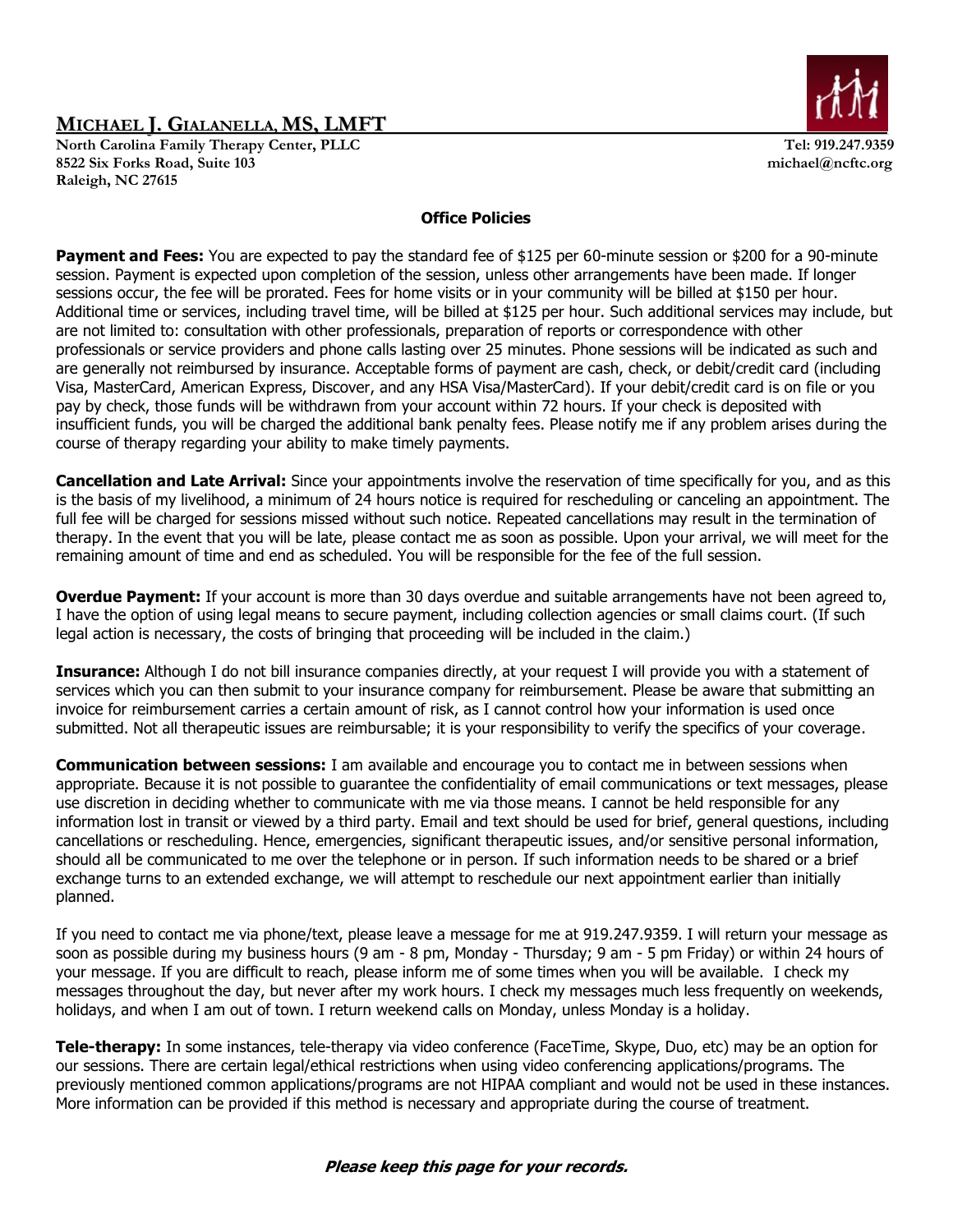North Carolina Family Therapy Center, PLLC Tel: 919.247.9359 **8522 Six Forks Road, Suite 103 michael@ncftc.org Raleigh, NC 27615** 



### **Office Policies (cont.)**

**Emergencies:** Due to the nature of my work, I am often not immediately available by telephone. I do, however, check my phone periodically for messages. Therapeutic calls are billed pro-rated at the regular fee. If you need to talk to someone immediately, please **call 911** or the 24-hour National Crisis Hotline at **1-800-784-2433**, or **go to your nearest hospital emergency room.**

**Litigation Limitation:** Due to the nature of the therapeutic process and the fact that it often involves making a full disclosure with regard to many matters that may be of a sensitive and confidential nature, it is agreed that should you be involved in legal proceedings, neither you nor your attorney, nor anyone else acting on your behalf will call on me to testify in court or at any other proceeding, nor will a disclosure of the therapy records be requested.